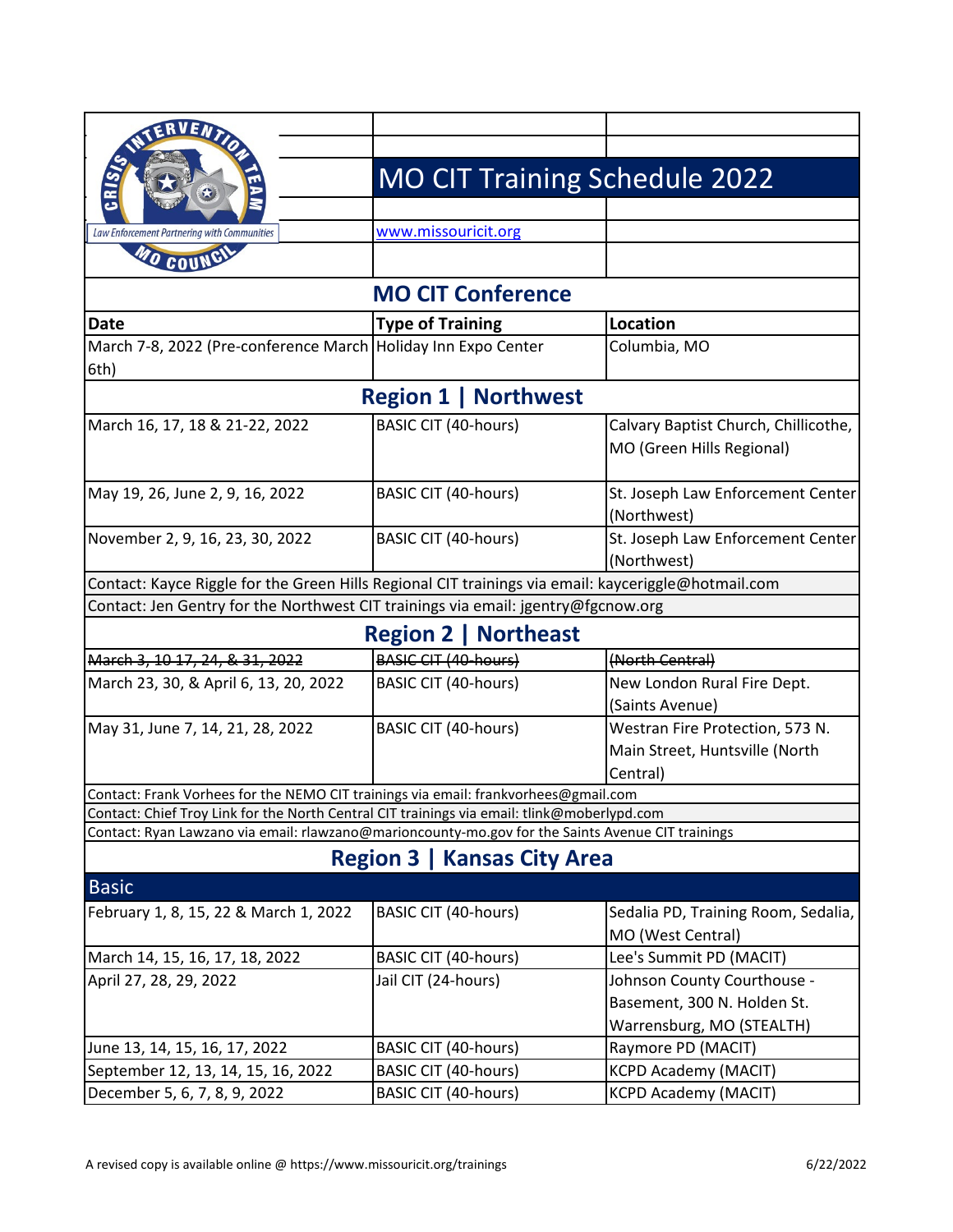| Date                                                                                                                                                                                                     | <b>Type of Training</b>          | Location                           |
|----------------------------------------------------------------------------------------------------------------------------------------------------------------------------------------------------------|----------------------------------|------------------------------------|
| Advanced                                                                                                                                                                                                 |                                  |                                    |
| January 5, 6, 7, 2022                                                                                                                                                                                    | Dispatch/Telecom                 | Central Dispatch Training Room,    |
|                                                                                                                                                                                                          |                                  | Warrensburg, MO (STEALTH)          |
| May 9, 2022                                                                                                                                                                                              | Concepts (8-hours)               | <b>TBD</b>                         |
| July 18, 19, 20, 2022                                                                                                                                                                                    | Youth                            | <b>KCPD Academy (MACIT)</b>        |
|                                                                                                                                                                                                          |                                  |                                    |
| August 8, 2022                                                                                                                                                                                           | Concepts (8-hours)               | TBD                                |
| October 12, 13, 14, 2022                                                                                                                                                                                 | Veterans (24-hours)              | <b>KCPD Academy (MACIT)</b>        |
| October 24, 2022                                                                                                                                                                                         | Concepts (8-hours)               | TBD                                |
| November 14, 15, 16, 2022                                                                                                                                                                                | Dispatch/Telecom (24-hours)      | Lee's Summit PD (MACIT)            |
| Contact: Mark Cherry or Dawn Morris for the STEALTH (formerly JOCOMO)                                                                                                                                    |                                  |                                    |
| CIT trainings via email: mcherry@sedaliapolice.com or dmorris@compasshn.org                                                                                                                              |                                  |                                    |
| Contact: Chris Looney or Dawn Morris for MO River                                                                                                                                                        |                                  |                                    |
| CIT trainings via email: chris.looney@exprealty.com or dmorris@compasshn.org                                                                                                                             |                                  |                                    |
| Contact: Marc Canovi @ marc.canovi@kcpd.org 816.581.0698 or Sally Boone @ sboone@rediscovermh.org 816.875.0209<br>Contact: Sgt. Paul Campbell for TRI-CIT trainings via email: pcampbell@riversidemo.com |                                  |                                    |
| Contact: Jessica Cox for the Truman Area (formerly Henry Co.) trainings via email: jcox@compasshn.org                                                                                                    |                                  |                                    |
| Contact: Andrew Martinez for West Central MO CIT trainings via email: linecpd3403@gmail.com                                                                                                              |                                  |                                    |
|                                                                                                                                                                                                          |                                  |                                    |
|                                                                                                                                                                                                          | <b>Region 4   St. Louis Area</b> |                                    |
| <b>Basic</b>                                                                                                                                                                                             |                                  |                                    |
| January 24, 25, 26, 27, 28, 2022                                                                                                                                                                         | <b>BASIC CIT (40-hours)</b>      | St. Louis Metropolitan Police      |
|                                                                                                                                                                                                          |                                  | Academy, City of St. Louis         |
| January 31 & Feb 1, 2, 3, 4, 2022                                                                                                                                                                        | BASIC CIT (40-hours)             | St. Louis County Emergency         |
|                                                                                                                                                                                                          |                                  | Operations Center, 1150 Hanna      |
|                                                                                                                                                                                                          |                                  | Road, Ballwin, MO                  |
| February 7, 8, 9, 10, 11, 2022                                                                                                                                                                           | BASIC CIT (40-hours)             | Jefferson College LEA, 4400 Jeffco |
|                                                                                                                                                                                                          |                                  | Blvd, Imperial MO                  |
| March 14, 15, 16, 7, 1818, 2022                                                                                                                                                                          | BASIC CIT (40-hours)             | Eastern Missouri Police Academy,   |
|                                                                                                                                                                                                          |                                  | 11 Meadows Circle Drive, Suite 422 |
|                                                                                                                                                                                                          |                                  |                                    |
| April 4, 5, 6, 7, 8, 2022                                                                                                                                                                                | <b>BASIC CIT (40-hours)</b>      | Family Resource Center, 500 Clark  |
|                                                                                                                                                                                                          |                                  | Ave., Union, MO (Franklin)         |
|                                                                                                                                                                                                          |                                  |                                    |
| April 18, 19, 20, 21, 22, 2022                                                                                                                                                                           | <b>BASIC CIT (40-hours)</b>      | St. Louis County Emergency         |
|                                                                                                                                                                                                          |                                  | Operations Center, 1150 Hanna      |
|                                                                                                                                                                                                          |                                  | Road, Ballwin, MO                  |
| May 2, 3, 4, 5, 6, 2022                                                                                                                                                                                  | <b>BASIC CIT (40-hours)</b>      | Monastero Banquet Center, 3050     |
|                                                                                                                                                                                                          |                                  | Olive Street, St. Louis, MO        |
|                                                                                                                                                                                                          |                                  |                                    |
| May 16, 17, 18, 19, 20, 2022                                                                                                                                                                             | <b>BASIC CIT (40-hours)</b>      | St. Louis Metropolitan Police      |
|                                                                                                                                                                                                          |                                  | Academy, City of St. Louis         |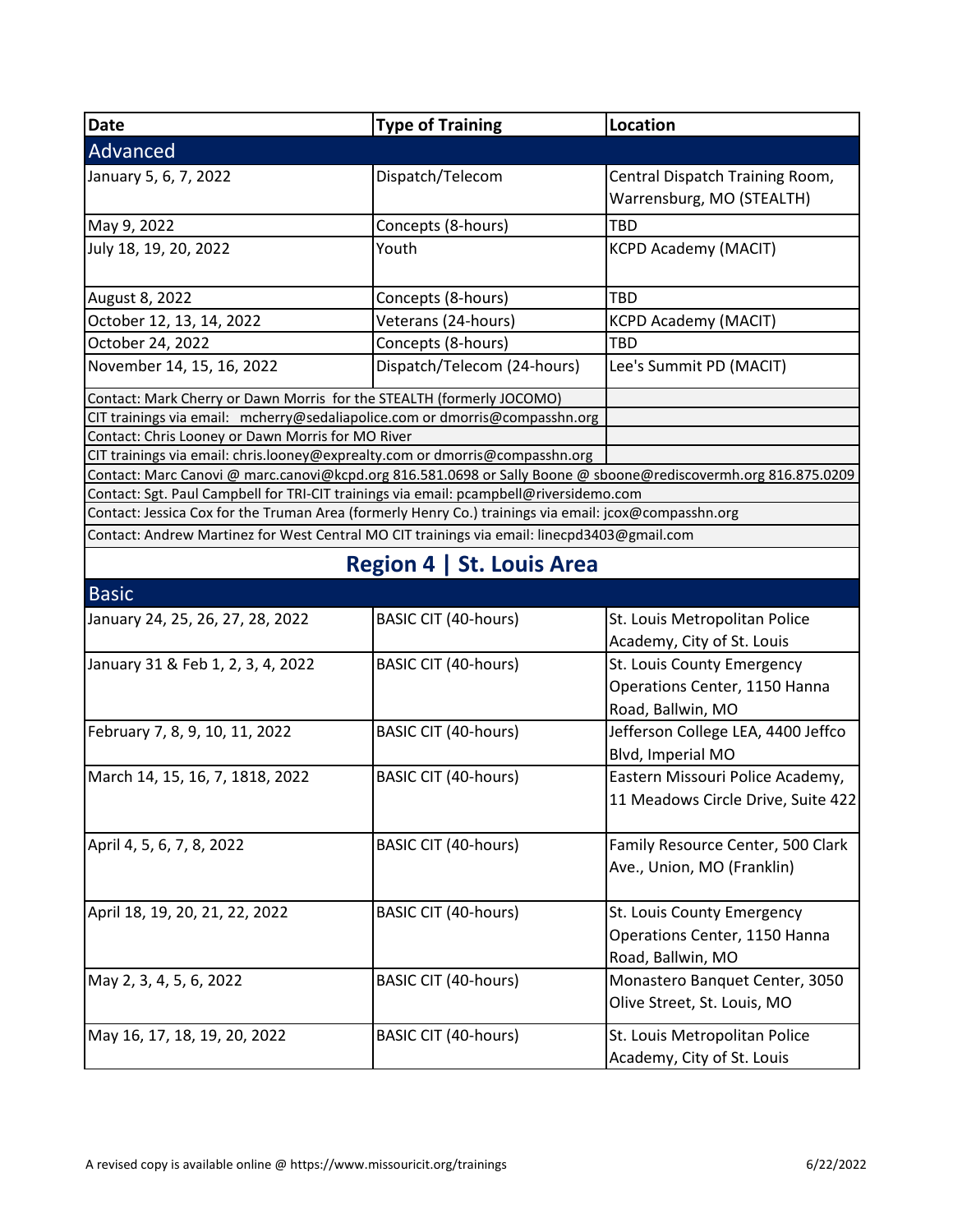| <b>Date</b>                            | <b>Type of Training</b>          | Location                            |
|----------------------------------------|----------------------------------|-------------------------------------|
| June 6, 7, 8,9, 10, 2022               | <b>BASIC CIT (40-hours)</b>      | St. Louis County Emergency          |
|                                        |                                  | Operations Center, 1150 Hanna       |
|                                        |                                  | Road, Ballwin, MO                   |
| June 27, 28, 29, 30 & July 1, 2022     | <b>BASIC CIT (40-hours)</b>      | Monastero Banquet Center, 3050      |
|                                        |                                  | Olive Street, St. Louis, MO         |
| July 25, 26, 27, 28, 29, 2022          | <b>BASIC CIT (40-hours)</b>      | Eastern Missouri Police Academy,    |
|                                        |                                  | 11 Meadows Circle Drive, Suite 422  |
| August 15, 16, 17, 18, 19, 2022        | <b>BASIC CIT (40-hours)</b>      | St. Louis County Emergency          |
|                                        |                                  | Operations Center, 1150 Hanna       |
|                                        |                                  | Road, Ballwin, MO                   |
| September 26, October 3, 10, 17, & 24, | BASIC CIT (40-hours)             | Jefferson College LEA, 4400 Jeffco  |
| 2022                                   |                                  | Blvd, Imperial MO                   |
| October 5, 12, 19, 26 - November 2,    | BASIC CIT (40-hours)             | Family Resource Center, 500 Clark   |
| 2022                                   |                                  | Ave., Union, MO (Franklin)          |
| November 14, 15, 16, 17, 18, 2022      | <b>BASIC CIT (40-hours)</b>      | Eastern Missouri Police Academy,    |
|                                        |                                  | 11 Meadows Circle Drive, Suite 422  |
| December 5, 6, 7, 8, 9, 2022           | <b>BASIC CIT (40-hours)</b>      | St. Louis County Emergency          |
|                                        |                                  | Operations Center, 1150 Hanna       |
|                                        |                                  | Road, Ballwin, MO                   |
| December 12, 13, 14, 15, 16, 2022      | <b>BASIC CIT (40-hours)</b>      | Monastero Banquet Center, 3050      |
|                                        |                                  | Olive Street, St. Louis, MO         |
|                                        | <b>Region 4   St. Louis Area</b> |                                     |
| Advanced                               |                                  |                                     |
| January 11, 2022                       | Advanced (8-hours)               | St. Louis County & Municipal Police |
|                                        |                                  | Academy - Wellston                  |
| February 23, 24, 25, 2022              | Youth CIT (24-hours)             | Jefferson College LEA, 4400 Jeffco  |
|                                        |                                  | Blvd, Imperial MO                   |
| April 12, 2022                         | Advanced (8-hours)               | St. Louis County & Municipal Police |
|                                        |                                  | Academy - Wellston                  |
| May 12, 13, 2022                       | Dispatch/Telecom (16-hours)      | St. Louis County & Municipal Police |
|                                        |                                  | Academy - Wellston                  |
| June 22, 23, 24, 2022                  | Youth CIT (24-hours)             | Eastern Missouri Police Academy,    |
|                                        |                                  | 11 Meadows Circle Drive, Suite 422  |
| July 6, 7, 8, 2022                     | Youth CIT (24-hours)             | St. Louis County & Municipal Police |
|                                        |                                  | Academy - Wellston                  |
| July 18, 19, 2022                      | Dispatch/Telecom (16-hours)      | Jefferson College LEA, 4400 Jeffco  |
|                                        |                                  | Blvd, Imperial MO                   |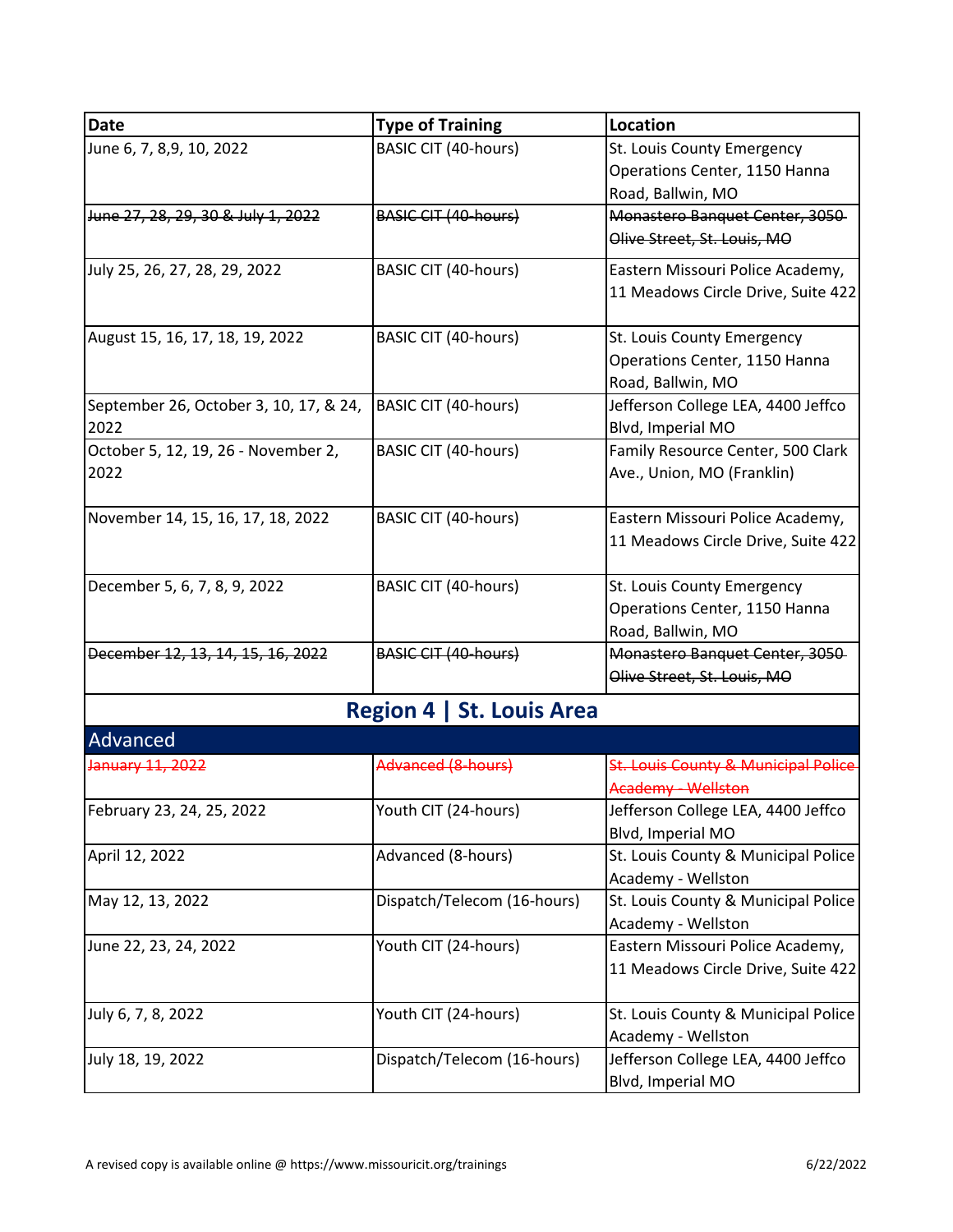| Date                                                                                                        | <b>Type of Training</b>     | Location                              |  |  |  |
|-------------------------------------------------------------------------------------------------------------|-----------------------------|---------------------------------------|--|--|--|
| August 23, 2022                                                                                             | Advanced (8-hours)          | St. Louis County & Municipal Police   |  |  |  |
|                                                                                                             |                             | Academy - Wellston                    |  |  |  |
| September 22, 23, 2022                                                                                      | Dispatch/Telecom (16-hours) | Eastern Missouri Police Academy,      |  |  |  |
|                                                                                                             |                             | 11 Meadows Circle Drive, Suite 422    |  |  |  |
| September 27, 2022                                                                                          | Advanced (8-hours)          | Jefferson College LEA, 4400 Jeffco    |  |  |  |
|                                                                                                             |                             | Blvd, Imperial MO                     |  |  |  |
| October 11, 2022                                                                                            | Advanced (8-hours)          | Eastern Missouri Police Academy,      |  |  |  |
|                                                                                                             |                             | 11 Meadows Circle Drive, Suite 422    |  |  |  |
| October 13, 14, 2022                                                                                        | Dispatch/Telecom (16-hours) | St. Louis County & Municipal Police   |  |  |  |
|                                                                                                             |                             | Academy - Wellston                    |  |  |  |
| October 18, 2022                                                                                            | Advanced (8-hours)          | Family Resource Center, 500 Clark     |  |  |  |
|                                                                                                             |                             | Ave., Union, MO (Franklin)            |  |  |  |
| October 26, 27, 28, 2022                                                                                    | Veterans (24-hours)         | Eastern Missouri Police Academy,      |  |  |  |
|                                                                                                             |                             | 11 Meadows Circle Drive, Suite 422    |  |  |  |
|                                                                                                             |                             |                                       |  |  |  |
| November 22, 2022                                                                                           | Advanced (8-hours)          | St. Louis County & Municipal Police   |  |  |  |
|                                                                                                             |                             | Academy - Wellston                    |  |  |  |
| Contact: Kyle Dooley for St. Louis Area CIT trainings (Franklin, Great Rivers, Jefferson Co.) via email:    |                             |                                       |  |  |  |
| kdooley@namistl.org                                                                                         |                             |                                       |  |  |  |
| Contact: Paula Golden for Mineral Area CIT trainings via email: pgolden@mineralarea.edu                     |                             |                                       |  |  |  |
|                                                                                                             | <b>Region 5   Southwest</b> |                                       |  |  |  |
| January 25, 26, 27, 2022                                                                                    | Jail CIT (24-hours)         | Benton County Sheriff's Dept.         |  |  |  |
| January 25-27, 2022                                                                                         | Jail CIT (24-hours)         | Bolivar (Polk CIT)                    |  |  |  |
| February 28, & March 1, 2, 3, 4, 2022                                                                       | <b>BASIC CIT (40-hours)</b> | Joint Training Facility (Old Red Roof |  |  |  |
|                                                                                                             |                             | Mall) Branson, MO (Ozarks Area        |  |  |  |
|                                                                                                             |                             | CIT)                                  |  |  |  |
| March 14-15, 2022                                                                                           | Jail CIT (24-hours)         | Bolivar (Polk CIT)                    |  |  |  |
| July 18, 19, 20, 21, 22, 2022                                                                               | BASIC CIT (40-hours)        | First Baptist Church, 1400 West       |  |  |  |
|                                                                                                             |                             | Jackson Street, Ozark MO (Ozarks      |  |  |  |
|                                                                                                             |                             | Area)                                 |  |  |  |
| September 26, 27, 28, 29, 30, 2022                                                                          | <b>BASIC CIT (40-hours)</b> | Springfield South District Station    |  |  |  |
|                                                                                                             |                             | (Ozarks Area CIT)                     |  |  |  |
| September 30, Oct 14, 21, 28, Nov 4,                                                                        | BASIC CIT (40-hours)        | The Marc, Mt. Vernon (Show Me)        |  |  |  |
| 2022                                                                                                        |                             |                                       |  |  |  |
| Contact: Christina Bravata for Bolivar/Polk CIT trainings via email: christina.bravata@citizensmemorial.com |                             |                                       |  |  |  |
| Contact: Lt. Steve Bastow for the Four Rivers CIT trainings via email: sbastow@nevadamo.gov                 |                             |                                       |  |  |  |
| Contact: Deputy Kyle Essary for the Ozarks Area CIT trainings via email: kyleessary78@yahoo.com             |                             |                                       |  |  |  |
| Contact: Sam Rose for SHOWME CIT trainings via email: roses@clarkmentalhealth.com                           |                             |                                       |  |  |  |
| Contact: Stephen McCullough for the Southwest CIT trainings via email: sdmccullough@freemanhealth.com       |                             |                                       |  |  |  |
| <b>Region 6   Southeast</b>                                                                                 |                             |                                       |  |  |  |